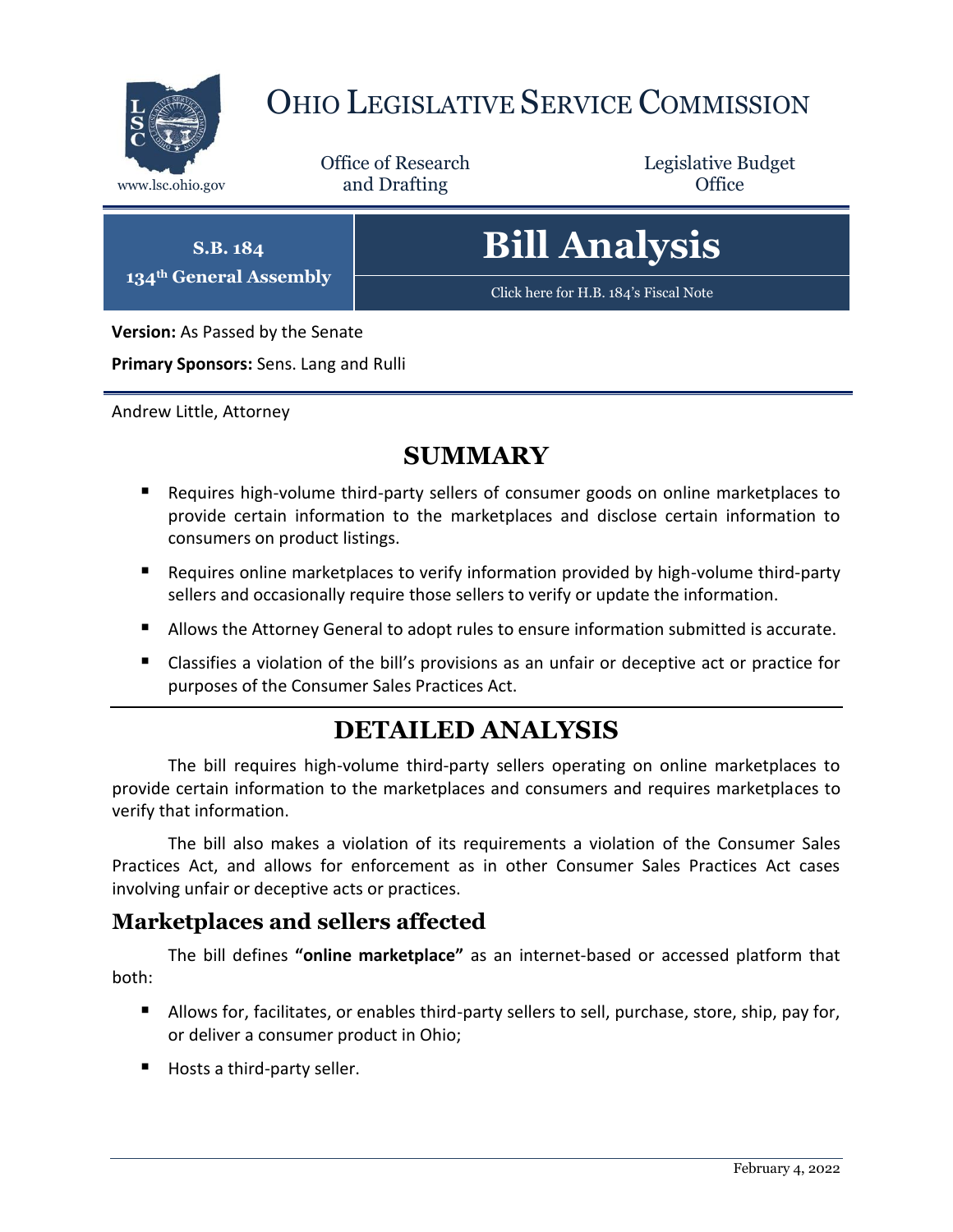**"Third-party sellers"** are defined as those who sell, offer to sell, or contract to sell consumer products through an online marketplace and who are independent of the operator, facilitator, or owner of that marketplace. "**Seller**" does not include a licensed new motor vehicle dealer. A **"high-volume third-party seller"** is a third-party seller that makes 200 or more discrete sales of or transactions for new or unused consumer products with consumers in Ohio within any 12-month period in the immediately preceding 24 months, provided that those sales or transactions result in an aggregate total of \$5,000 or more in gross revenue. Sellers that meet all of the following criteria are excluded from the definition:

- The seller is a business entity that has made its name, business address, and contact information available to the general public;
- **The seller has an ongoing contractual relationship with the online marketplace's owner** to provide for the manufacture, distribution, wholesaling, or fulfillment of shipments of consumer products;
- **The seller has provided the online marketplace with the identifying information that** high-volume third-party sellers are required to provide online marketplaces, and the online marketplace has verified that information (see "**Disclosures to, and verification by, online marketplaces**," below).<sup>1</sup>

#### **Disclosures to, and verification by, online marketplaces**

#### **Initial disclosure**

The bill mandates that online marketplaces require high-volume third-party sellers to provide certain information to the marketplace within 24 hours of becoming high-volume thirdparty sellers. The required information is:

- Bank account information or, if the seller lacks a bank account, the name of the payee for payments issued by the marketplace to the seller;
- Contact information that includes a working email address and telephone number.
- A copy of a government-issued photo I.D. showing name and physical address, if the seller is an individual;
- $\blacksquare$  Either of the following, if the seller is not an individual:
	- A copy of a government-issued photo I.D. showing the name and physical address of an individual acting on the seller's behalf;
	- $\Box$  A copy of a government-issued record or tax document that includes the seller's business name and physical address.
- A business tax I.D. number, if the seller has one, or a taxpayer I.D. number.

 $1 R.C. 1349.65.$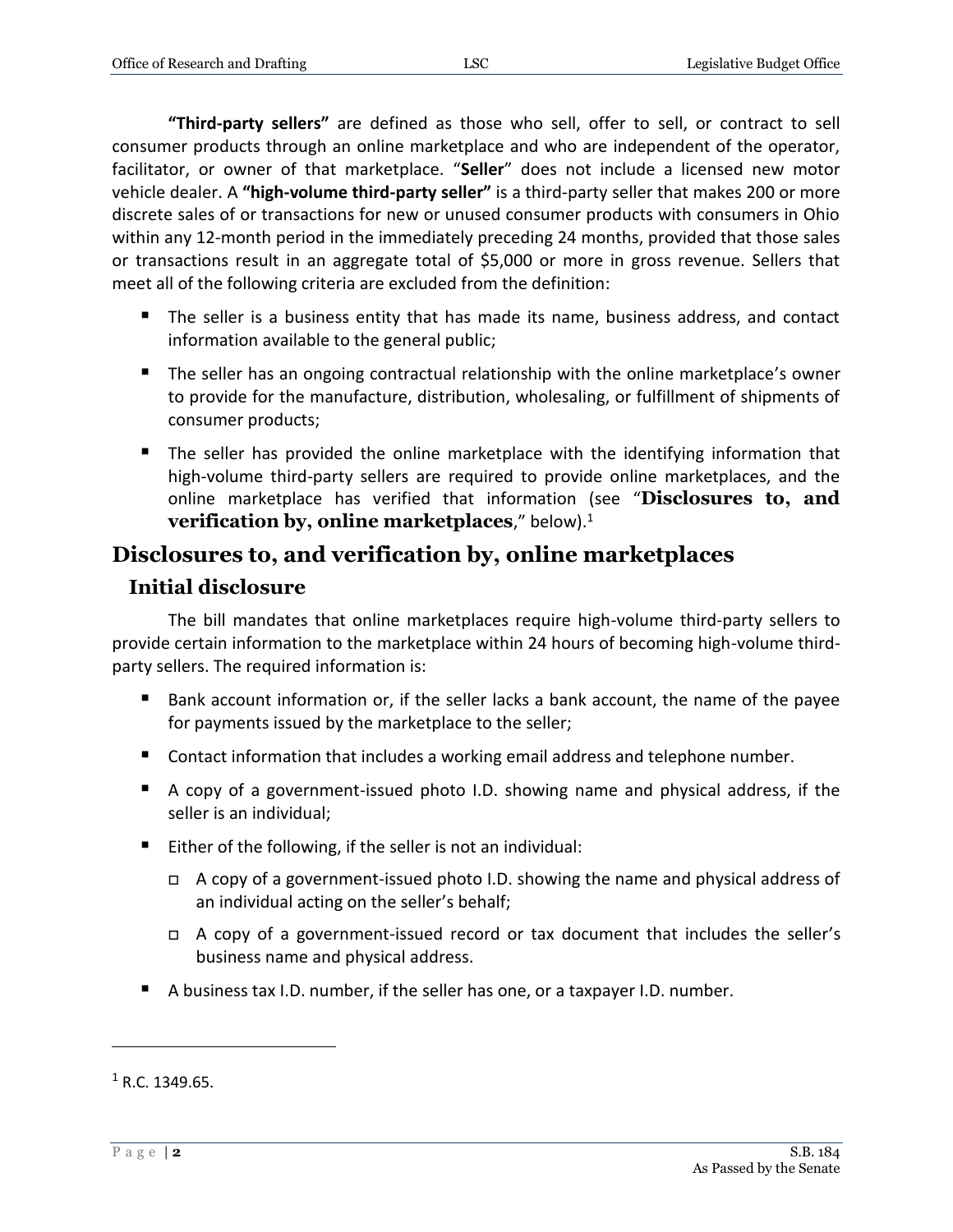Whether the seller is exclusively advertising or offering the consumer product on the online marketplace, or if the seller advertises or offers the same consumer product on any other website.<sup>2</sup>

#### **Verification and updates**

Online marketplaces must verify the information provided by high-volume third-party sellers. Under the bill, **"verify"** means to confirm information through one of two means:

- A third-party or proprietary identity verification system with the capability to confirm a seller's name, email address, physical address, and phone number;
- A combination of two-factor authentication, public records search, and presentation of a government-issued I.D.

Submitted information must be verified within three calendar days of its submission. The online marketplace is required to verify most of the information itself, but payment information may be verified by a payment processor or other party that the marketplace has contracted with. If the marketplace contracts with a processor or other third party, the marketplace must be permitted to obtain the information on demand.

At least annually, online marketplaces must contact high-volume sellers and notify them to either update the submitted information or certify that it is unchanged. If an online marketplace becomes aware that a high-volume third-party seller has not certified or updated its information within three calendar days of the notice, the marketplace is required to suspend the seller's participation in the marketplace until the information is certified or updated.<sup>3</sup> (See **COMMENT**.)

#### **Third-party seller disclosures on product listings**

Under the bill, online marketplaces must require high-volume third-party sellers to provide certain information to Ohio consumers through product listings. Specifically, product listings must conspicuously display the high-volume third-party seller's name and the following information or a link to it:

- The seller's full physical address;
- Whether the seller also manufactures, imports, or resells consumer products;
- The seller's contact information, including a working phone number and email address;
- Any other information the Attorney General determines necessary to prevent circumvention or evasion of these disclosure requirements.<sup>4</sup> (See "**Attorney General rulemaking authority**," below.)

 $2$  R.C. 1349.66(A).

 $3$  R.C. 1349.65(F) and 1349.66(A)(1) and (B).

 $4$  R.C. 1349.67(A).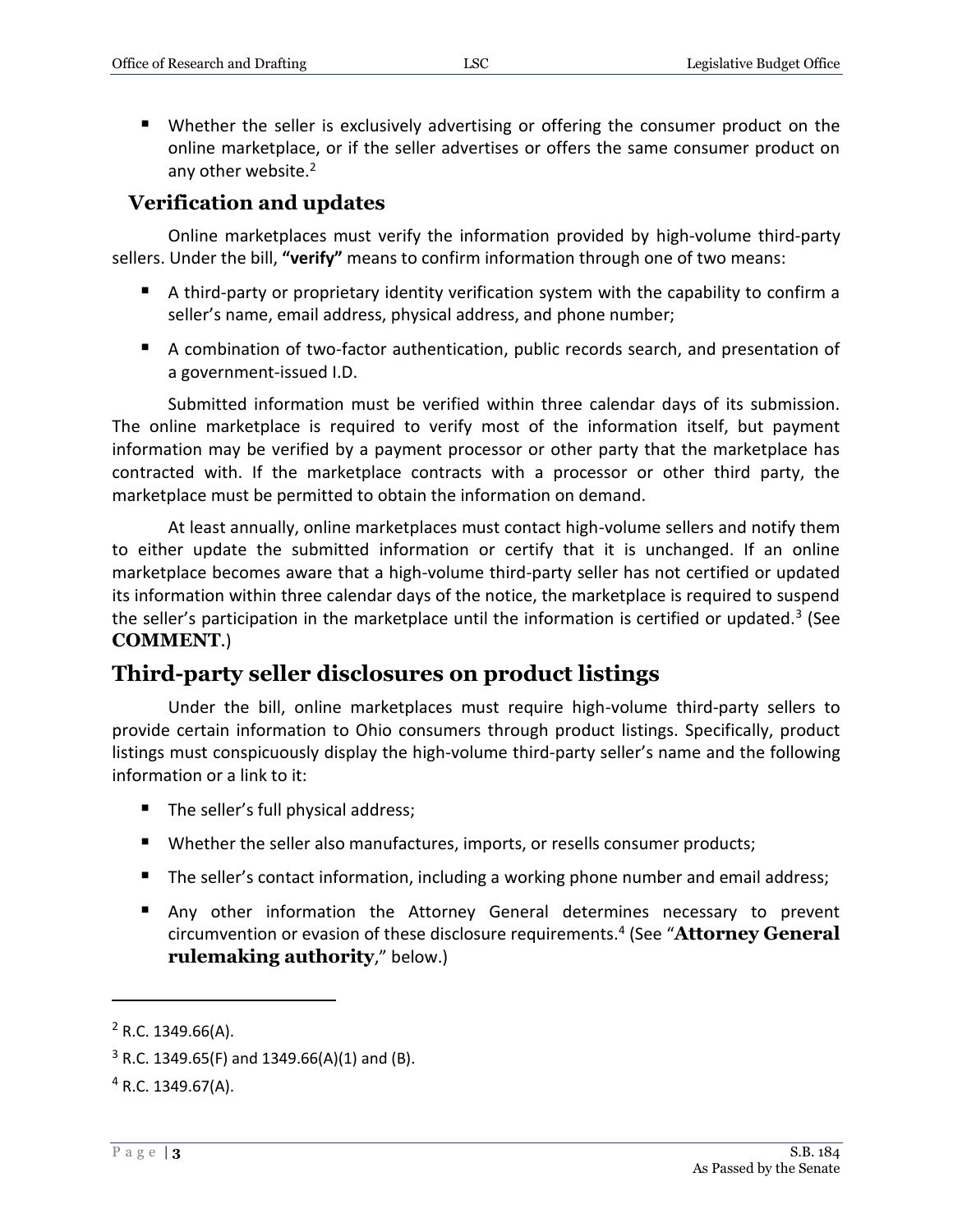In three circumstances, and upon a high-volume third-party seller's request, the bill permits online marketplaces to allow partial disclosure of the information generally required with product listings. The first circumstance involves sellers who demonstrate they do not have a business address, only a residential street address. In those cases, the online marketplace may direct the seller to disclose the country and, if applicable, state of residence with the product listing. The seller may also inform Ohio consumers, that it does not have a business address available and inquiries should be submitted by phone or email.

The second circumstance applies to high-volume third-party sellers that demonstrate to the online marketplace that they have a physical address for product returns. In those cases, the marketplace may direct the seller to disclose the physical address for product returns instead of the seller's full physical address.

The third circumstance applies to high-volume third-party sellers that demonstrate to an online marketplace that they do not have a separate business phone number, but only a personal phone number. The bill then requires the online marketplace to inform Ohio consumers that there is no phone number available for the seller and that inquiries should be submitted to the seller by email.<sup>5</sup>

Provision for limited disclosure may be revoked under the bill. If an online marketplace that has allowed partial disclosure becomes aware that the seller made a false representation to justify the partial disclosure or has not provided responsive answers to consumer inquiries in a reasonable timeframe, the marketplace must withdraw the approval for partial disclosure and require full disclosure upon three business days' notice to the seller.<sup>6</sup> (See **COMMENT**.)

If a high-volume third party seller is a participant in the Safe at Home Program (a program that protects the personal information of survivors of domestic abuse, rape, and related crimes) or is a designated public service worker such as a first responder, the bill prohibits an online marketplace from requiring the seller to disclose the seller's physical business or residential address, although the seller is permitted to do so if the seller wants.<sup>7</sup>

#### **Online marketplace disclosure and reporting mechanisms**

In addition to requiring high-volume third-party sellers to disclose certain information on their online marketplace product listings, the bill requires online marketplaces that fulfill orders for high-volume third-party sellers to disclose the seller's identity. Specifically, if the online marketplace warehouses, distributes, or otherwise fulfills a consumer product order for a consumer in Ohio, and the product is supplied by a high-volume third-party seller other than the seller listed on the product page, the online marketplace must identify the high-volume third-party seller supplying the product.

<sup>5</sup> R.C. 1349.67(B); R.C. 111.41 and 149.43, not in the bill.

 $6$  R.C. 1349.67(B)(2).

 $<sup>7</sup>$  R.C. 1349.67(B)(3).</sup>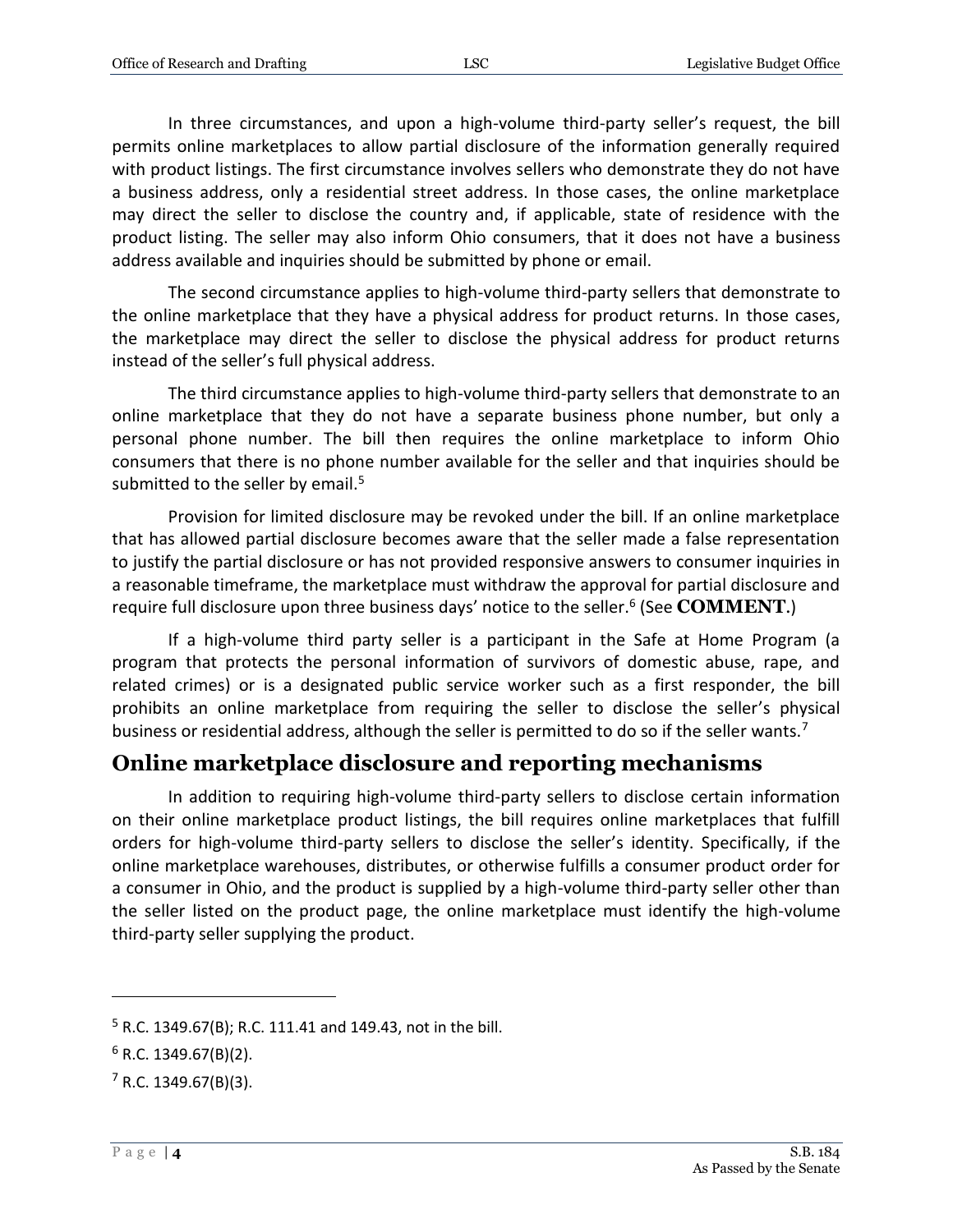Online marketplaces must also provide a reporting mechanism for Ohio consumers on each high-volume third-party seller product listing. The reporting mechanism must allow Ohio consumers to report suspicious seller activity by phone and electronic means. The mechanism, and a message encouraging Ohio consumers to report suspicious seller activity, must be conspicuously displayed on high-volume third-party seller product listings.<sup>8</sup>

#### **Attorney General rulemaking authority**

The bill grants the Attorney General the authority to adopt rules necessary to collect and verify information under the provisions described above.<sup>9</sup>

#### **Consumer Sales Practices Act violations**

A violation of the bill's requirements is considered an unfair or deceptive act or practice in violation of Ohio's existing Consumer Sales Practices Act. A person who is injured by such a violation has a cause of action, and is entitled to the same relief, as consumers are under the Consumer Sales Practices Act. Additionally, the Attorney General has the same powers and remedies available to enforce the bill's provision as are available to the Attorney General under the Consumer Sales Practices Act.<sup>10</sup>

#### **Statement of intent and prohibition on local regulation**

The bill states that the General Assembly's intent in enacting it is to establish a statewide, comprehensive enactment that applies to all parts of the state, operates uniformly throughout the state, and sets forth police regulations. The bill also prohibits local governments from establishing, mandating, or otherwise requiring online marketplaces or sellers to undertake different or additional measures to verify or disclose the same or similar information covered by the bill.<sup>11</sup>

### **COMMENT**

The bill requires that online marketplaces suspend high-volume third-party sellers that do not update or certify as unchanged the information they are required to submit upon becoming high-volume third-party sellers within three calendar days after receiving an annual notice to do so. It does not, however, require suspension if high-volume third-party sellers do not submit the information within 24 hours of initially becoming third-party sellers.

The bill does not specify what, if any, consequence applies to a seller whose approval to disclose only partial information is revoked but does not subsequently provide full disclosure.

 $8$  R.C. 1349.67(C) and (D).

 $9$  R.C. 1349.68(B).

 $10$  R.C. 1349.68(A).

 $11$  R.C. 1349.68(C).